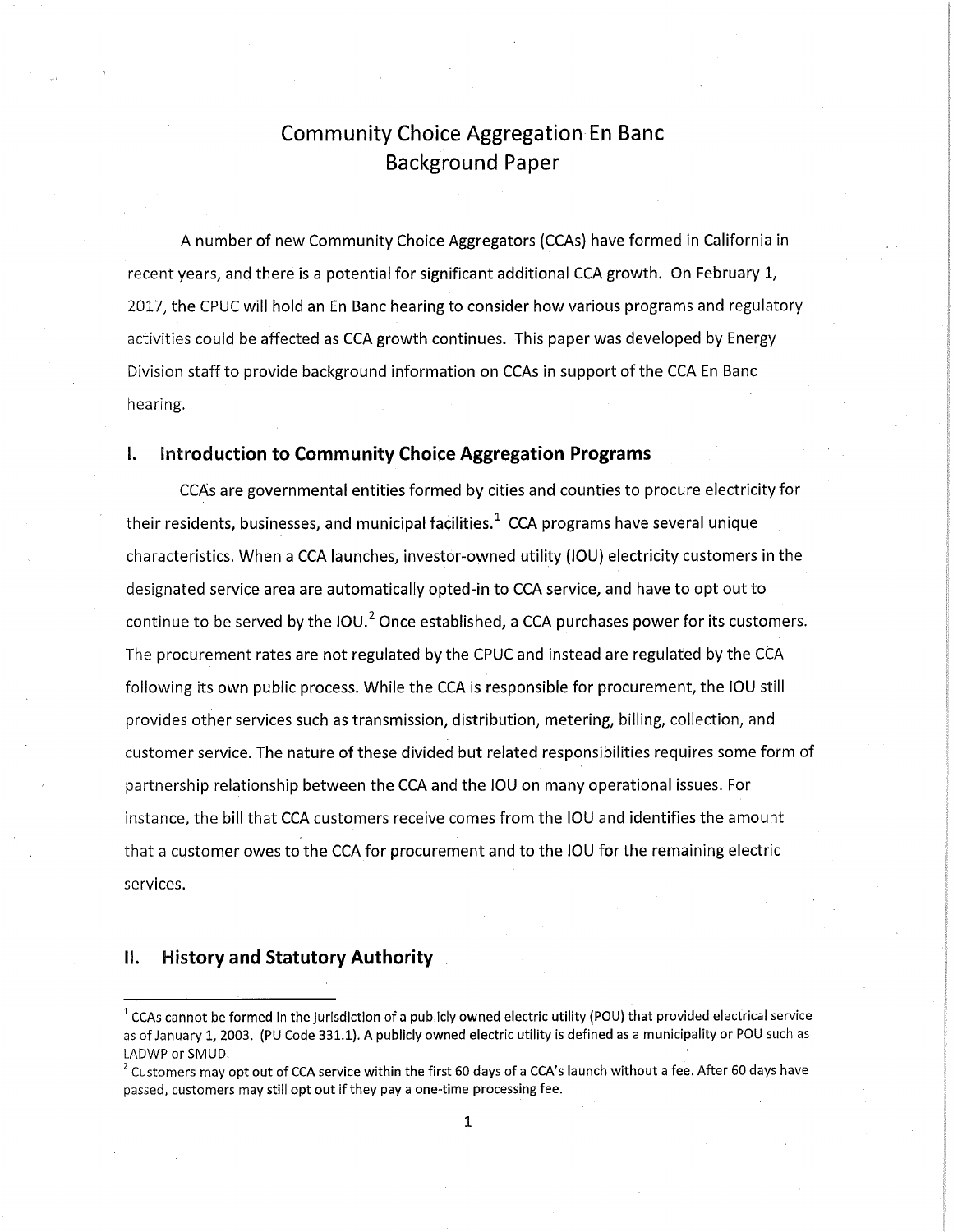Community Choice Aggregation was created in California by AB 117 (2002), which authorized local governments to aggregate customer electric load and purchase electricity for customers. AB 117 provided that "all electrical corporations must cooperate fully with any community choice aggregators that investigate, pursue, or implement community choice aggregator programs."<sup>3</sup> The investor-owned utility still maintains the responsibility of providing transmission and distribution services, and continues to provide all metering, billing, collection, and customer service to retail customers that participate in a CCA.<sup>4</sup>

AB 117 also provided guidance on how communities may create a CCA program. AB 117 requires that the city or county pass an ordinance to implement a CCA program within its jurisdiction. Two or more cities or counties may participate in a CCA program as a group through a joint powers agency. Once a community has established a CCA program potential customers with in the service area are automatically enrolled in the CCA unless they opt out so long as customers have been noticed in writing of their right to opt out of CCA service. Customers who opt out of CCA service continue to be served as bundled customers of the IOU electrical corporation.<sup>5</sup>

In Decision (D).05-12-041, the CPUC interpreted AB 117's provisions as granting the CPUC jurisdiction over CCA programs as follows:

Generally, we find that AB 117 does not provide us with the authority to approve or reject a CCA's implementation plan or to decertify a CCA but to assure that the CCA's plans and program elements are consistent with utility tariffs and consistent with CPUC rules designed to protect consumers.<sup>6</sup>

D.05-12-041 also described the CPUC's authority over CCA program operations as follows: Nothing in the statute directs the CPUC to regulate the CCA's program except to the extent that its program elements may affect utility operations and the rates and services to other customers. For example, the statute does not require the CPUC to set CCA rates or regulate the quality of its services.<sup>7</sup>

 $^3$  AB 117 p. 6, PU Code 366.2 (9).

 $^4$  PU Code 366.2.

<sup>5</sup>AB 117 p. 5, PU Code 366.

<sup>6</sup>D.05-12-041, p. 4.

 $^7$  D.05-12-041, p. 5.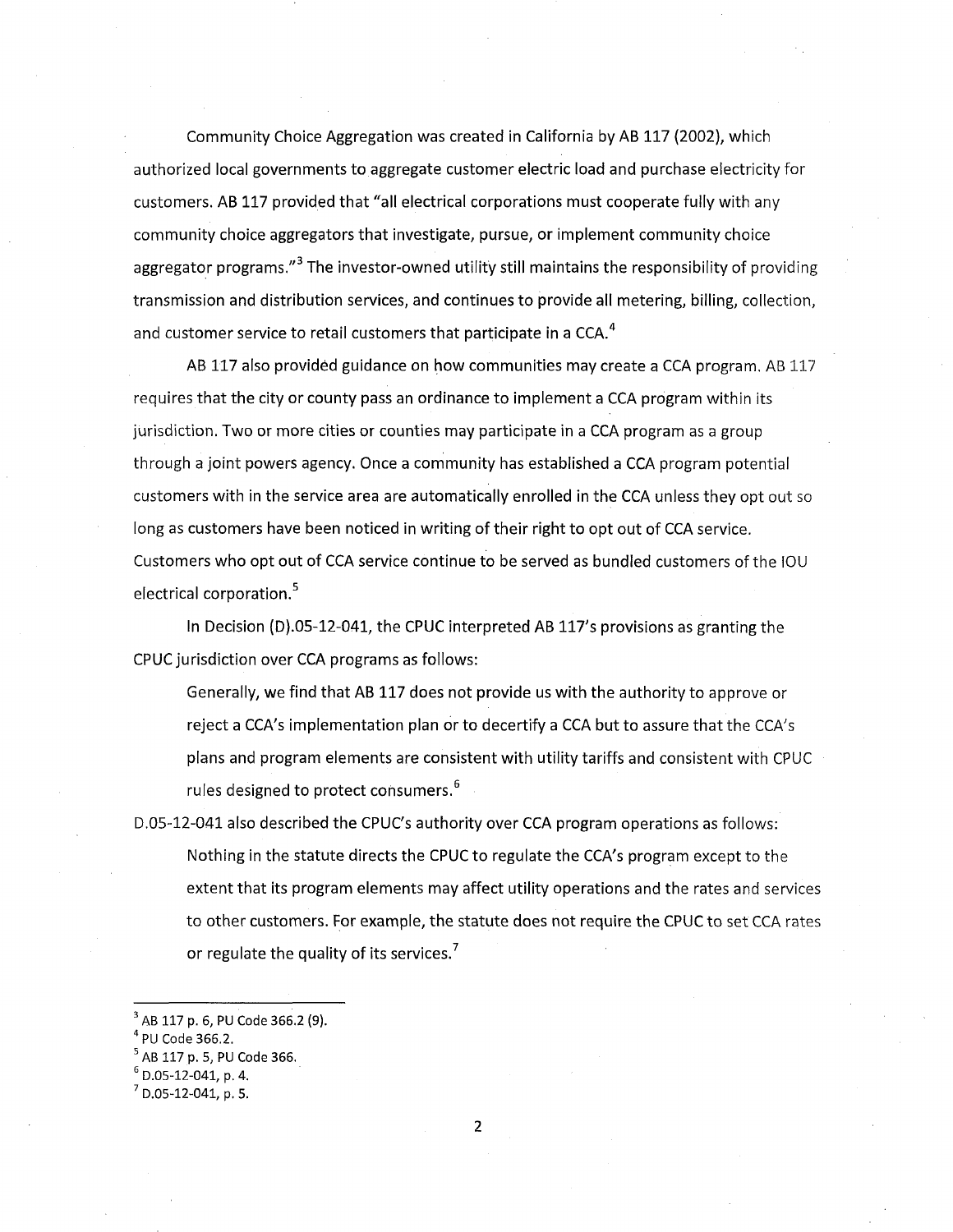In 2010, Marin Clean Energy (MCE) launched, representing the first implemented CCA in California. Soon after MCE was established, the legislature passed SB 790 in 2011 to expand upon AB 117 and provide additional protections and guidance on forming a CCA based on the experience with creating MCE.

As part of implementing SB 790 the CPUC established a Code of Conduct, $8$  which governs the treatment of CCAs by electrical corporations. The CPUC also established an expedited complaint procedure applicable to complaints filed by CCAs against electrical corporations.<sup>9</sup> The rulemaking also considered, among other things, the CPUC's authority and regulatory process for considering CCA implementation plans and registration.<sup>10</sup>

AB 117 also required the CPUC to "determine a cost-recovery mechanism to be imposed on the community choice aggregator to prevent a shifting of costs to an electrical corporation's bundled customers." Pursuant to these statutory requirements, in 2002 and subsequent years, the CPUC adopted a series of decisions on the policies and methodologies surrounding the Power Charge Indifference Adjustment (PCIA).<sup>11</sup>

CCAs cite regulatory uncertainty concerning non-bypassable charges as a problem. A major component of the non-bypassable charges is the PCIA. The PCIA is designed to recover the stranded resource procurement costs necessary to keep remaining bundled customers financially indifferent to the departure of customers taking CCA or Direct Access<sup>12</sup> program services. Other factors that could affect the competitiveness of CCA rates in the future are spot market prices and CCAs' own procurement strategies, including the length and size of their procurement contacts.

Although the CPUC's regulatory jurisdiction over CCAs is more limited than over lOUs, CCAs still must comply with certain requirements which are discussed in Sections IV and V of this paper.

 $8$ D.12-12-036.

<sup>&</sup>lt;sup>9</sup> Since the establishment of the CCA Code of Conduct expedited complaint procedure, only one formal complaint has been filed (2016). This complaint was a dispute concerning the expediency of the integrating the lOU's billing and IT systems, and was settled before it went to hearing.

 $10$  D.05-12-041.

 $11$  Major decisions on PCIA and its predecessor, Department of Water Resources (DWR) Power Charge methodologies include D.02-11-022, D.06-07-030, D.07-01-030, D.08-09-012, D.ll-12-018, and Resolution E-4475.  $12$  Direct Access (DA) is a program implemented by the CPUC and authorized by AB 1890 since January 1, 1998, which allows customers to purchase power from electric service providers other than their electric investor owned utility (IOU).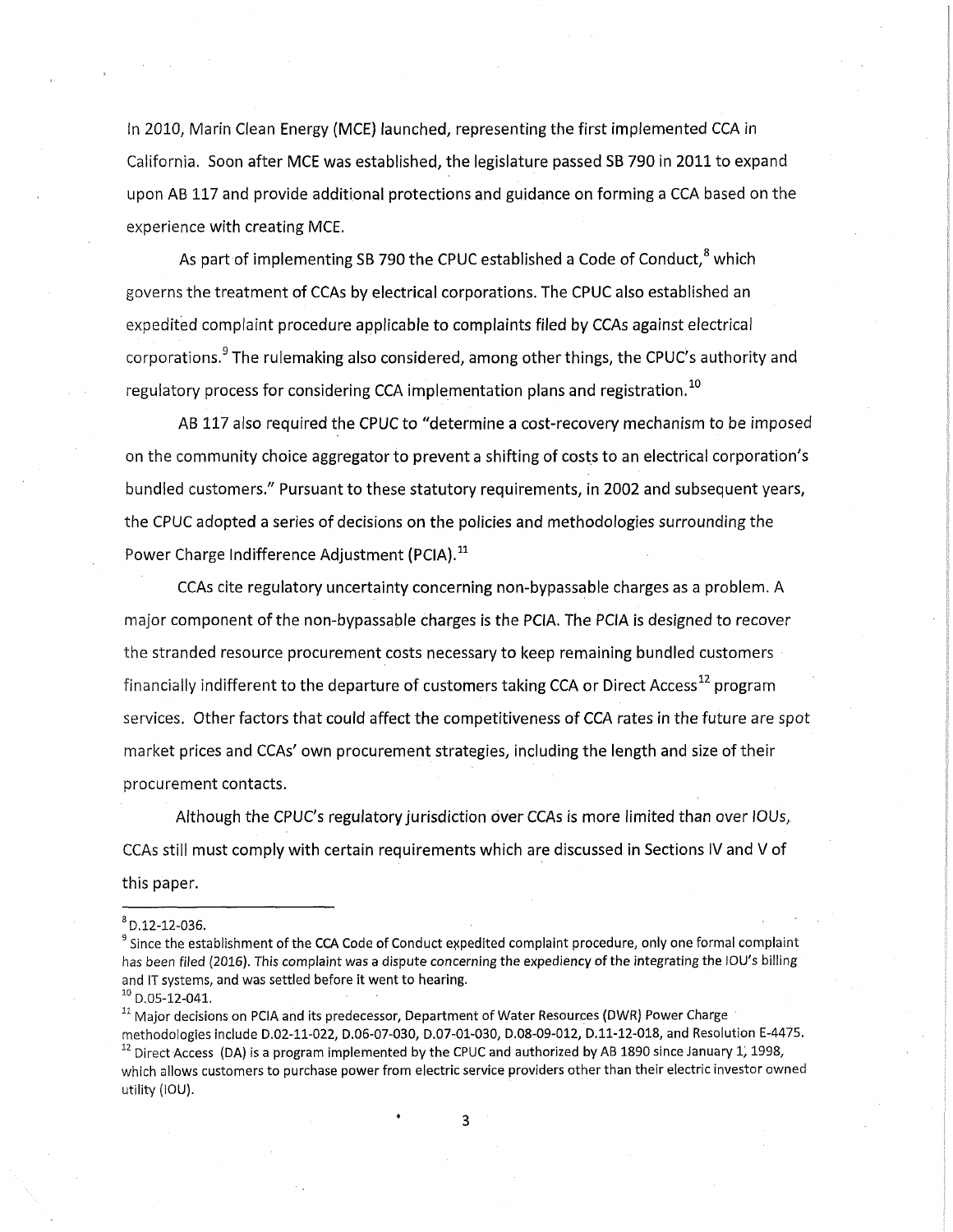## **III. Community Choice Aggregation Today: Current Status and Potential Growth**

Interest in forming CCAs has increased in recent years. Communities exploring community choice aggregation cite clean energy, local control, and consumer choice as the . primary benefits of CCA programs. Local control also enables communities to pursue other goals, which could include lower rates or creating local jobs.

Beyond the CCAs which are already serving customers, the CPUC has also certified a number of CCA Implementation Plans which are scheduled to serve customers in 2017. These include Silicon Valley Clean Energy, Apple Valley Choice Energy, Hermosa Beach Choice Energy and Redwood Coast Energy Authority. In addition, MCE has significantly expanded its territory.

Many other communities are in various stages of CCA exploration. Notably, Los Angeles County is pursuing the formation of Los Angeles County Community Choice Energy (LACCE).<sup>13</sup> Los Angeles County initiated a feasibility study to determine whether the County can meet the electricity load requirements for the 82 eligible cities and County unincorporated areas with rates that are competitive with Southern California Edison. The feasibility study resulted in a Business Plan, which concluded that a CCA in Los Angeles County is financially feasible and would yield benefits for residents and businesses. According to the Business Plan, the proposed LACEE service territory could be equal to more than 30 percent of Southern California Edison's retail load.<sup>14</sup>

Other governments exploring CCA programs include: San Jose; Alameda County and cities; Monterey, Santa Cruz and San Benito Counties; Santa Barbara, San Luis Obispo and Ventura Counties; and San Diego County and cities. Each of these governmental entities is in different stages of exploration. Based on historic trends it is unclear whether all of these entities will ultimately create a CCA.

<sup>&</sup>lt;sup>13</sup> http://green.lacounty.gov/wps/portal/green/lacce.

<sup>&</sup>lt;sup>14</sup> County of Los Angeles Community Choice Energy Business Plan, p 1. (Link: County of Los Angeles Community Choice Energy (LACCE) Business Plan - 07.2016)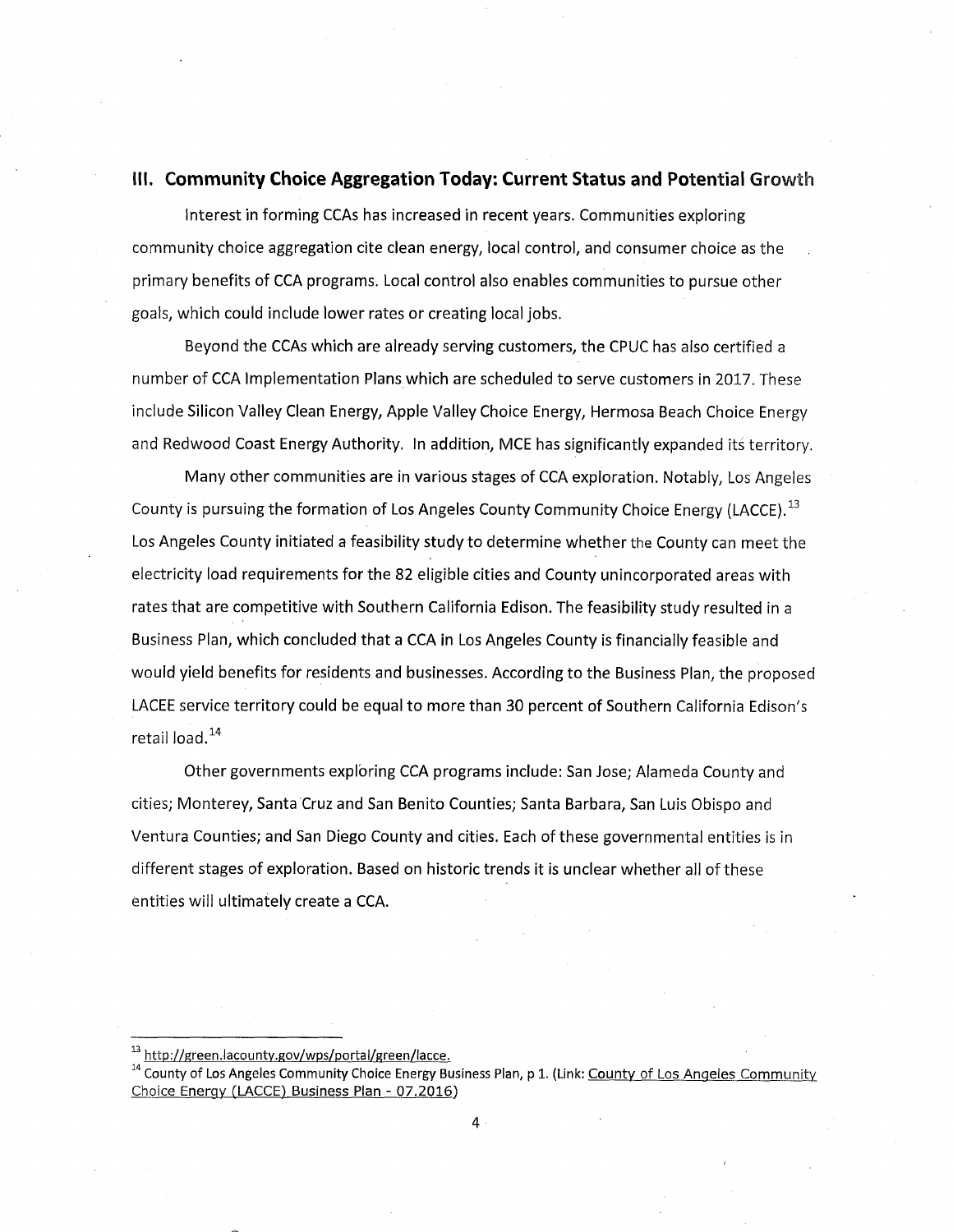The following two graphics provide a visual of CCA activity and exploration in California.



#### **Operational CCAs**  MCE Clean Energy *includes Hoy: County, pod.:; of Contra*  COStl.3 : ; : *Solan*0 *Counties)*  Sonoma Clean Power Lancaster Choice Energy Clean Power San Francisco Peninsula Clean Energy (San

#### *fvkih0 County)*  **2017 Launch**  6

Santa Clara County / *silicon Valley Chan Energy*  Alameda County / *Cam Bay Community Energy*  Humboldt County / *Redwood Community Energy*  Mendocino County fas *member of Sonoma Clean Energy)*  Los Angeles County *(Phase 1)*  Placer County Yolo County-City of Davis / *Valley Clean Bmgy Alliance*  Town of Apple Valley

## **Exploring / In Process**

Butte County City of Herrnosa Beach City of Pico Rivera City of San Jacinto City of San Jose Contra Costa County Fresno County Kings County Monterey County\* Riverside County San Benito County\* San Bernardino County San Diego County San Joaquin County San Luís Obispo County\*\* Santa Barbara County<sup>\*\*</sup> Santa Cruz County\* Solano County Tuiare County Ventura County\*\*

"Monterey Bay Tri-County "Central Coast Tri-Counly

#### ([http://www.leanenergyus.org/cca-bv-state/california/\)](http://www.leanenergyus.org/cca-bv-state/california/)



**Exsting (contailly serving distoncial Invested** (Financial commitment! **Interested (CCA program evaluation! Prospective (Proximity/Exploratory) Core (Remaining** PG**&E territory)** 

The above map was included in the Public Version of PG&E's notice of Ex Parte Communication on September 23<sup>rd</sup>, 2016 regarding A. 14-05-024, A.16-08-006, and R. 15-02-020.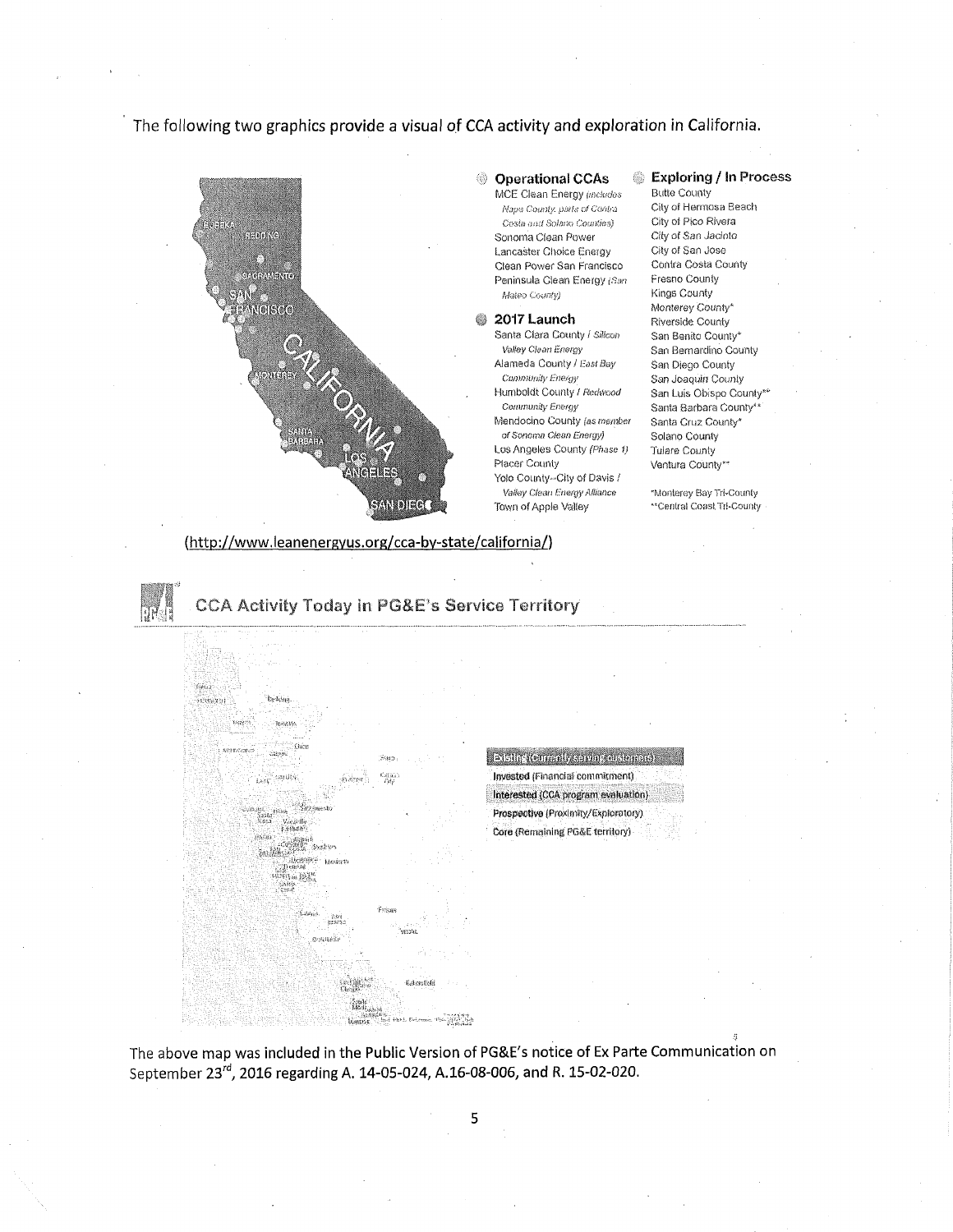Currently, communities exploring a CCA program have three potential paths to join a CCA. First, they can start their own CCA in their community. Second, they can join an already existing CCA as an expansion to their service territory, as has been done with MCE. Third, a community might launch their own CCA, but attempt to enter into a partnership with another existing CCA, as Hermosa Beach and Lancaster are considering. This third structure would be intended to maintain the benefits of independent governance, but also share certain services and contacts.

How long it takes a CCA to come into formation varies greatly by the community, and is dependent upon a number of factors, including: availability of resources to conduct a feasibility study, the organization and political will of potential communities involved and the complexity of the potential service territory.

# **IV. Current Requirements of CCAs in Resource Adequacy, Renewables** Portfolio **Standard, and Integrated Resource Planning**

#### **Resource Adequacy (RA)**

The RA program covers all CPUC-jurisdictional load serving entities (LSEs) including lOUs, CCAs and Electric Service Providers (ESPs). All LSEs submit load forecasts and the CPUC determines each LSE's RA obligations as proportionate to their peak load share. The LSEs then submit annual and monthly filings to the CPUC to demonstrate compliance with their RA obligations.

When there is a need for procurement in order to meet a reliability need or a state priority goal (e.g. the demand response auction mechanism (DRAM) pilot or biomass energy procurement to address tree mortality), in most cases the CPUC has ordered the lOUs to procure capacity and allocates the associated costs to all LSEs through the "Cost Allocation Mechanism" (CAM). The capacity benefits for these priority resources are also allocated to the LSEs as a reduction in their RA requirement. This process has worked well in the past because the lOUs had the large majority share of the load and power procurement. However, if significant numbers of bundled customers move to CCAs with their associated load, it could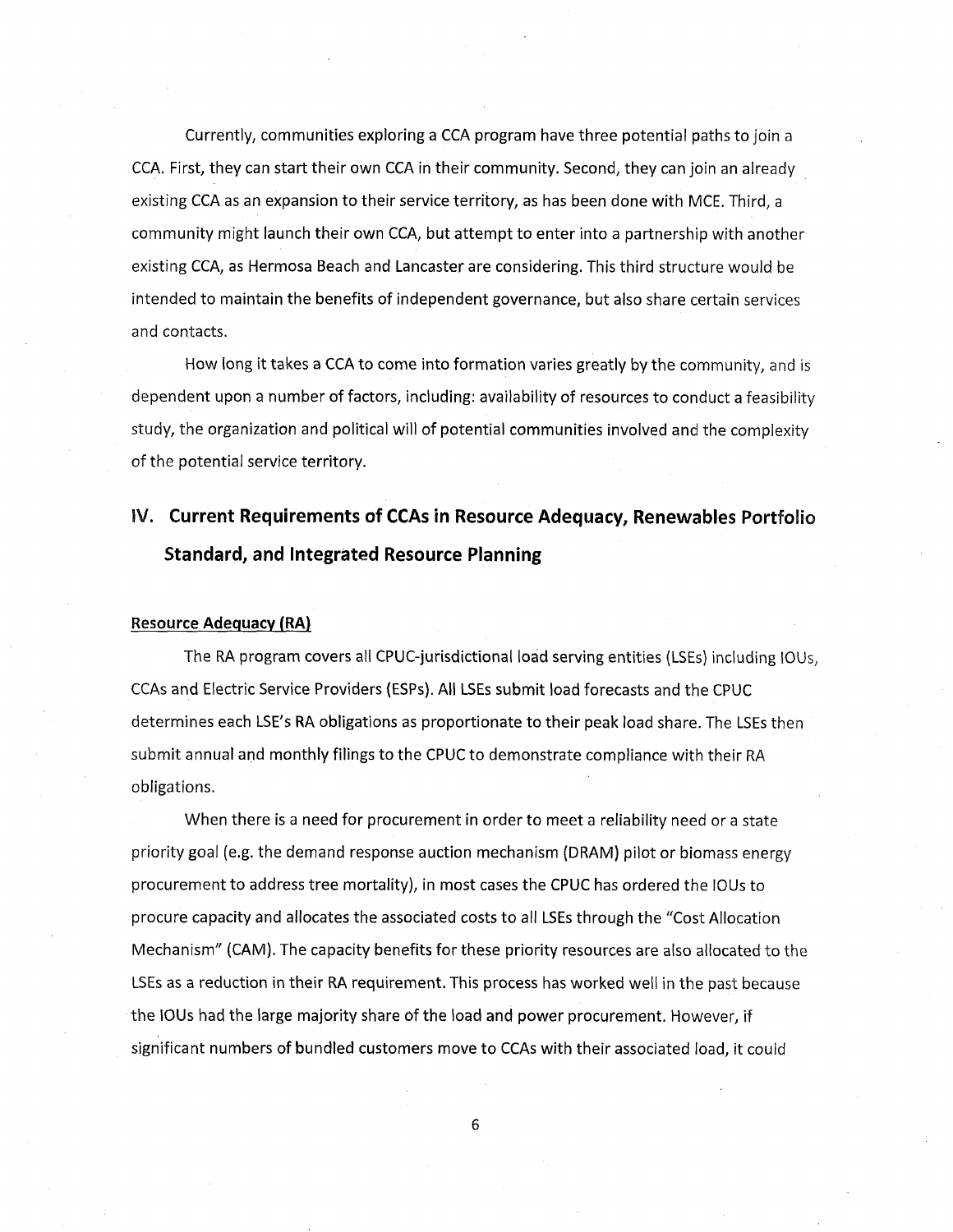become difficult to use the utilities as a conduit for procurement for such purposes; potentially lOUs may be unwilling to procure capacity beyond their own customers' needs.

Currently, lOUs have a significant amount of long term contracts while CCAs generally have less procurement further out than the year-ahead RA requirement. To the extent that the business model of CCAs may focus less on long term procurement, market uncertainty may also become a greater issue as CCAs grow.

#### Renewables **Portfolio Standard (RPS)**

In the RPS program, CCAs are subject to the same procurement requirements and compliance rules as the 10Us. However, although CCAs are required to submit RPS procurement plans, they have fewer requirements than the lOUs. While the CPUC "approves" these plans for lOUs, the CPUC only "accepts" RPS plans for CCAs. Additionally, CCAs do not need CPUC approval for solicitations and procurement contracts. To the extent that the CPUC has less oversight over CCAs in the RPS area, this may result in less insight into the market and into procurement practices.

### **Integrated Resource Planning (IRP)**

SB 350 (2015) established new clean energy, clean air and greenhouse gas reduction goals for 2030 and beyond. SB 350 requires the CPUC to (1) identify a preferred portfolio of resources that meets multiple objectives including minimizing costs, maintaining reliability, and reducing greenhouse gas (GHG) emissions (Section 454.51), and (2) oversee an IRP process involving a wide range of LSEs, including CCAs (Section 454.52). Section 454.51 requires lOUs to submit proposals for incremental procurement to satisfy their renewable integration needs. CCAs are permitted to submit such proposals; however, if the CPUC finds that the CCAs' renewable integration needs are best met through long-term procurement commitments for resources, CCAs are also required to make long-term commitments. Section 454.52 stipulates that the CCA's IRP shall be provided to the CPUC for certification.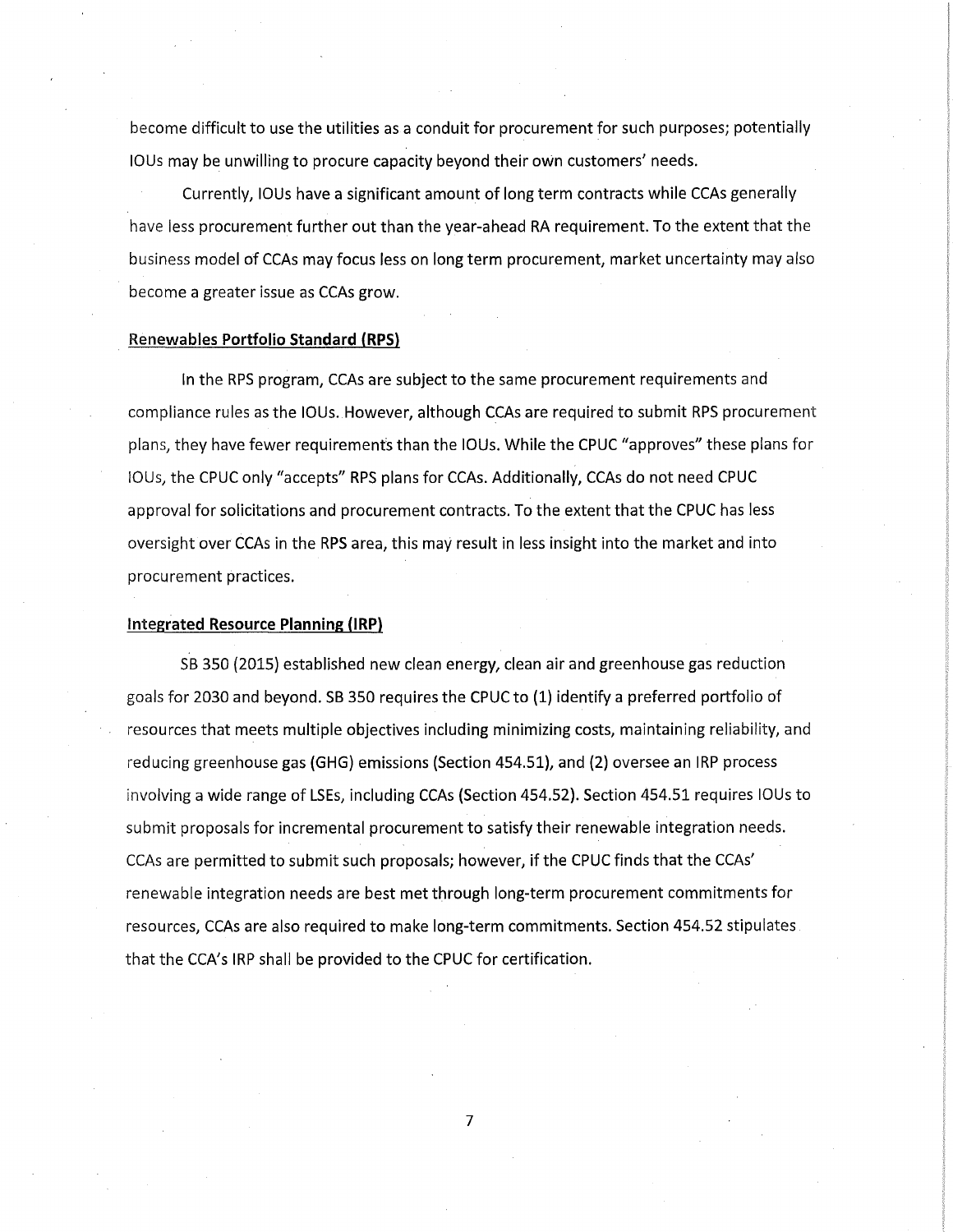CCAs have stated in informal comments<sup>15</sup> that they have independent authority over all aspects of their IRPs, and that neither SB 350 nor any other statute expressly grants the CPUC authority to:

- Set GHG planning targets for CCAs;
- Make any binding determination regarding a CCA's share of any GHG planning target;
- Require that CCAs' IRPs be developed using CPUC-imposed inputs, assumptions or methodologies;
- Require that CCAs' IRPs comply with the CPUC's Reference System Plan or Preferred Plan; and
- Approve, deny or modify CCAs' IRPs based on any factor.

If the above assertions are correct, issues of consistency and coordination between CPUC requirements and CCA independent authority could diminish the long-term effectiveness of the IRP process and could limit the state's ability to meet its GHG emission reduction goals.

## **V. The Roles of CCAs in Customer-Facing Programs**

### Energy Efficiency (EE)

The CPUC's EE programs have historically been administered by the lOUs. Recent legislation and CPUC decisions opened program design and administration to Regional Energy Networks and CCAs. The Regional Energy Networks and CCA EE programs are independently designed and their applications are reviewed by the CPUC separately from the utility programs. Currently, MCE is the only CCA that administers EE programs. EE programs are funded primarily by a charge on all customer bills tied to pubic purpose programs which is part of the distribution charge that is paid by both IOU and CCA customers. Utilities collect funding for EE programs through rates, and Regional Energy Networks and CCAs receive funding from utilities to administer CPUC-approved programs.

<sup>&</sup>lt;sup>15</sup> See "Comments on Implementing GHG Planning Targets Staff White Paper" at [www.cpuc.ca.gov/General.](http://www.cpuc.ca.gov/General) [a](http://www.cpuc.ca.gov/General)spx?id=6442451195.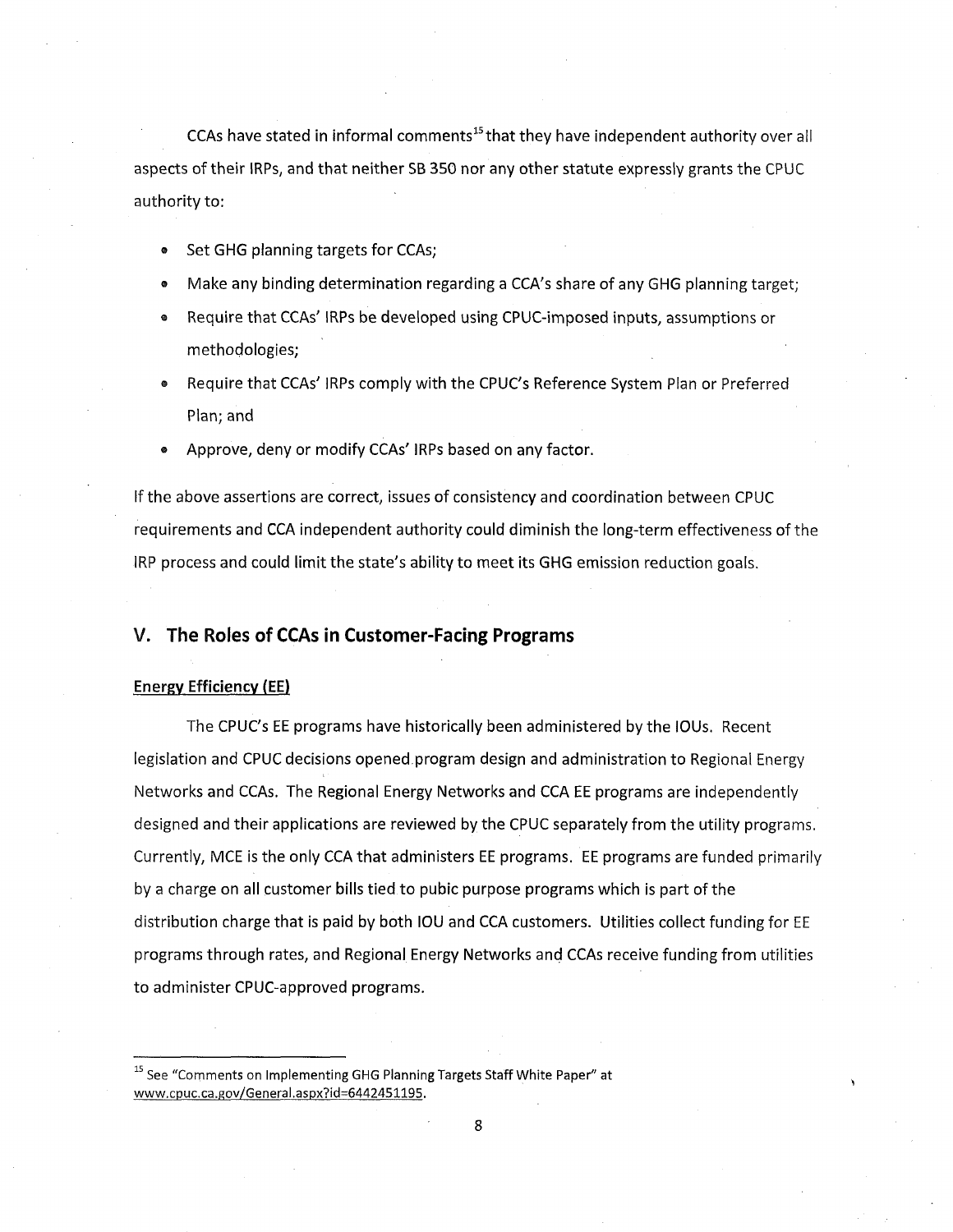Because the CPUC has oversight of a range of EE programs that provide multiple methods to encourage energy efficiency activities (e.g., financial incentives, marketing and education, technical assistance), attributing energy reduction to any one party's activities is complex. As CCAs, Regional Energy Networks and third party providers take on an increased amount of program design and implementation, the CPUC will need to fine tune methodologies to attribute energy savings, and the corresponding funding that goes with a successful program, to avoid, mitigate and resolve disputes between the various interests.

Safety impacts the EE programs in many areas, but primarily in the vetting of contractors who enter individual customers' residences. Also, since some EE programs are intended to improve insulation and tighten the building envelope, it is important to conduct natural gas testing to avoid harm to the building's tenants and/or residents. Methods and procedures need to be established so that CCAs have all necessary safety information when establishing EE programs.

CCAs may provide energy efficiency programs either for just their CCA customers, or for both their CCA customers and for customers who have opted out of participating in CCA services. This distinction creates two paths for CCA administration of energy efficiency programs pursuant to Section 381.1.

For Option 1, a CCA may "Apply to Administer" (ATA). D. 14-01-033 makes ATA programs subject to the same rules as those for IOU programs including: the programs must be cost effective, pass the Total Resources Cost Test, and be subject to evaluation, measurement and validation review.<sup>16</sup> If a CCA chooses to provide energy efficiency programs to both CCA and bundled customers, they must coordinate with the incumbent IOU to avoid double counting of energy savings.

For Option 2, a CCA may "Elect to Administer" (ETA). Under the ETA option, a CCA may provide energy efficiency programs for only their own customers. Programs under the ETA option have a much lighter regulatory touch – they must simply follow the requirements of General Order 96-B, meet the standards in Section 381.1(e)-(f), and be subject to financial audits.

 $<sup>16</sup>$  Information updated from an MCE document prepared by Michael Callahan for a CCA meeting at the CPUC.</sup>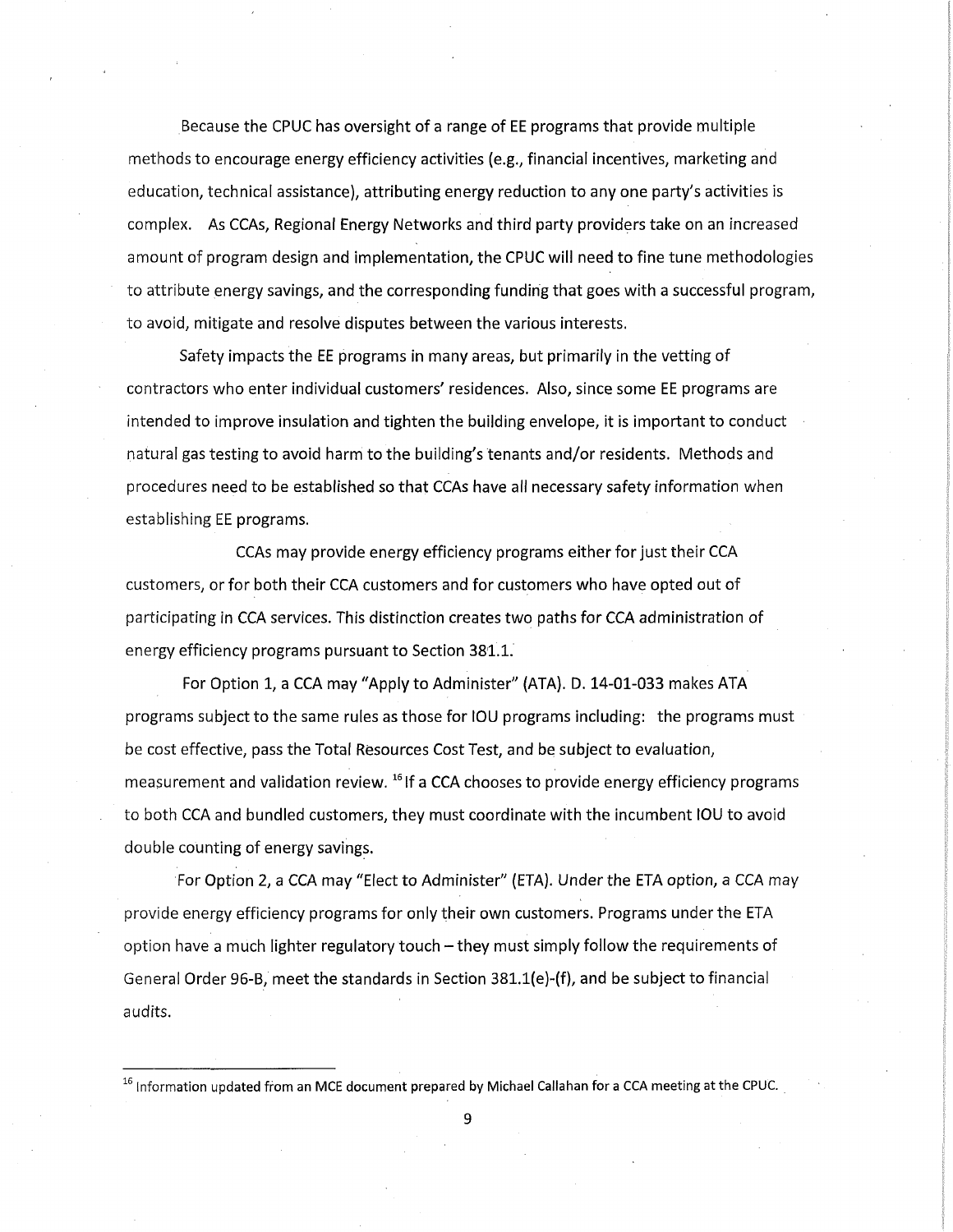#### MCE's EE Programs:

Currently, MCE is the only CCA authorized to administer EE programs. MCE undertakes residential, commercial and financing programs.

| <b>MCE</b><br>Programs | 2013 - 2014<br><b>Annualized Budget</b> | 2015 Requested<br><b>Budget</b> | 2015 Approved<br><b>Budget</b> | % of Requested<br>Amount |
|------------------------|-----------------------------------------|---------------------------------|--------------------------------|--------------------------|
| Single Family          | \$236,709                               | \$227,470                       | \$227,470                      | 100%                     |
| Multi-Family           | \$430,486                               | \$509,284                       | \$430,486                      | 85%                      |
| Small Com              | \$690,409                               | \$462,311                       | \$462,311                      | 100%                     |
| Financing              | \$650,000                               | \$100,000                       | \$100,000                      | 100%                     |
|                        | \$2,007,603                             | \$1,299,065                     | \$1,220,267                    | 94%                      |

#### **Transportation Electrification**

CCA customers are eligible for IOU pilot programs<sup>17</sup> in which the IOUs install infrastructure for electric vehicle charging. The costs of these pilot programs are included in the distribution component of rates, so all customers pay them through the IOU charges on their bill. CCA representatives may participate in the lOUs' program advisory councils that advise the lOUs on their pilot implementation.

If the CPUC and lOUs develop rates that encourage electric vehicle charging at times of day that are beneficial to the grid, but CCAs do not adopt those or similar rate structures, we may lose the opportunity for electric vehicles to help integrate renewables and make the grid more efficient. Some CCAs have their own electric vehicle programs, or will develop them in the future. In those cases, CCA customers could be eligible for both IOU programs and CCA programs. This presents additional opportunities for customers, but may be confusing for some as there is currently no mechanism to ensure CCA and IOU programs are complementary rather than duplicative. As a result, there is a risk that CCA customers will pay for electric vehicle programs offered by the IOU and also pay for similar programs offered by their CCA.

<sup>&</sup>lt;sup>17</sup> SCE's Charge Ready program was authorized in D.16-01-023. SDG&E's Power Your Drive program was authorized in D.16-01-045. PG&E's Charge Smart and Save was authorized on 12/15/16 in A.15-02-009, decision number is pending.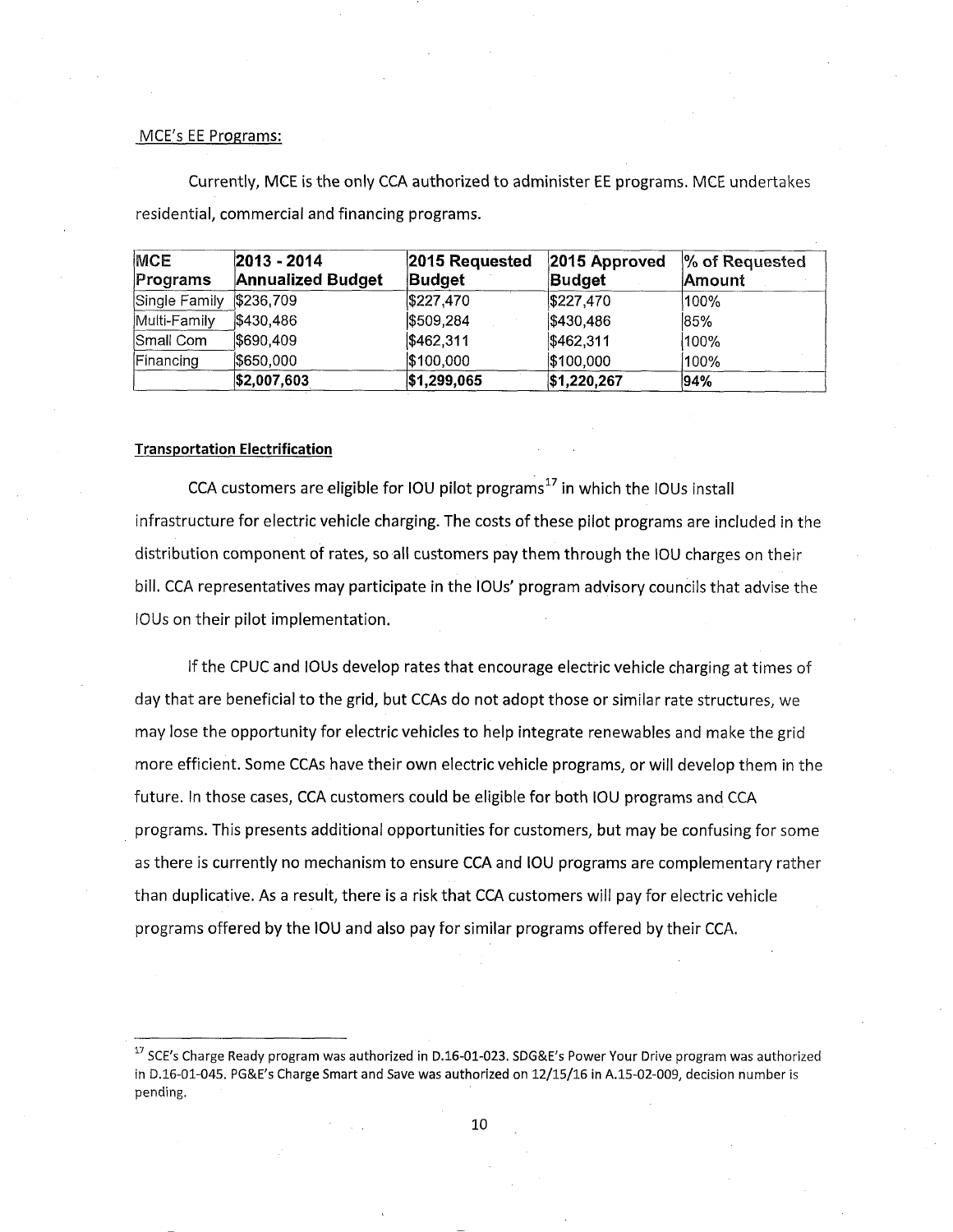#### Time of Use (TOU) Rates

MCE and Sonoma Clean Power have expressed willingness to participate in the 2018 default TOU pilot program and in the default TOU rates for residential customers in 2019, as is required of PG&E and the other two electric IOUs.<sup>18</sup>

lOUs are required to provide a rate comparison to their customers before the customer can be defaulted onto a TOU rate.<sup>19</sup> Stakeholders agree that this is a best practice. Thus, CCA customers should also be provided with a rate comparison if they are defaulted. However, this may be difficult in practice. For example, PG&E's software tool can only produce rate comparisons for bundled customers. In addition, there is a question about allocation of costs for the rate comparison tool.

If CCAs do not participate in default TOU rates, the goals of the TOU policy to improve renewables integration could be affected. In D.15-07-001, the Commission said:

We found there are many demonstrated benefits from existing [TOU] programs, and many potential benefits for California if a well-designed default TOU rate is implemented. For example, it is well established that TOU rates are more cost-based than flat or tier rates. TOU rates enable the customer to better understand electricity resources and make a positive difference in the environment by adjusting their use. TOU rates can also reduce the cost of infrastructure by reducing the need for peaker plants.<sup>20</sup>

CCA non-participation would diminish the customer base that will be defaulted onto TOU rates and consequently could reduce the aggregate potential for reaching these goals. On the other hand, CCAs may develop their own TOU rate structures for their unregulated energy rates which could provide different benefits to customers and the grid.

 $18$  D.15-07-001 at p. 172 (and surrounding discussion).

 $19$  PU Code Section 745(c)(4) and (5).

 $20$  D. 15-07-001, p 129.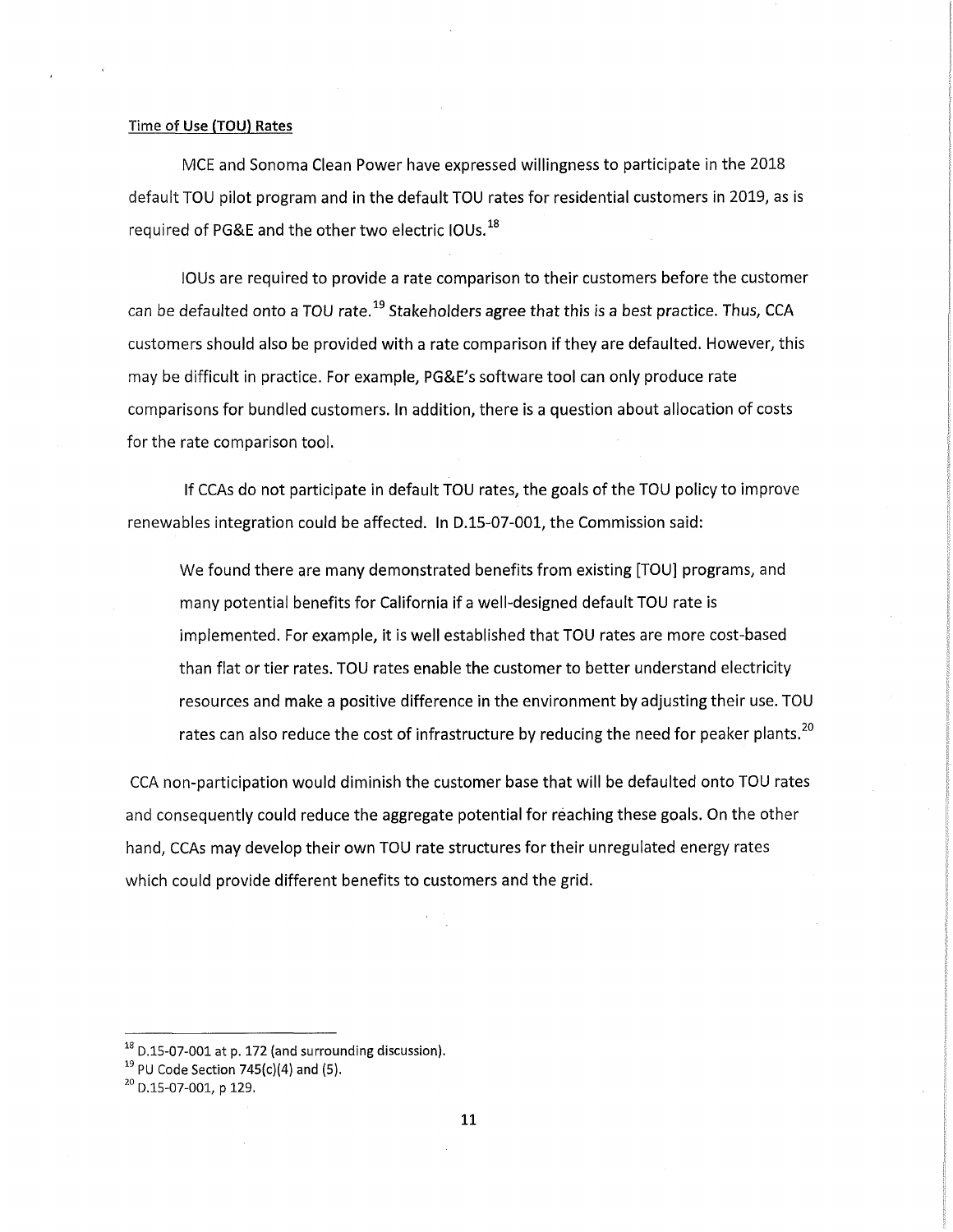#### **Distributed Energy Resources (PER)**

CCAs do not have any obligations under the DER competitive solicitations and shareholder incentives pilot for distribution grid deferral projects authorized in the Integrated Distributed Energy Resources (IDER) proceeding (D.16-12-036). However, CCAs are not prohibited from participating as a market competitor in the pilot competitive solicitation. In addition, any DERs procured for system reliability authorized in the CPUC's Long Term Procurement proceeding would be paid for by CCAs proportional to their customers' contribution to peak demand.

#### **Low Income Programs**

CCA customers are eligible to participate in California Alternate Rates for Energy (CARE), Family Electric Rate Assistance (FERA) and Medical Baseline programs.<sup>21</sup> These programs are administered to all customers of lOUs, including CCA customers, and are funded through the Public Purpose Participation (PPP) charge. The PPP charge is paid for by all customers, including CCA customers, through the distribution charge.

On concern that has been raised is that CCAs could "cherry pick" customers by creating geographic boundaries that avoid low income or otherwise underserved neighborhoods. However, there is no evidence that this has happened with existing CCAs. Further research is required to determine if CCAs tend to form in more well-off sections of the state, and what impacts this might have on remaining IOU customers. In addition, another concern is that CCAs could also design a phased roll out that provides service only to high value customers in early years and thus delay service to lower value customers for multiple years.

## **VI. Future Considerations**

A proliferation of CCA customers would present a number of potential opportunities and challenges that would require CPUC consideration. If a number of "super green" CCAs emerge that purchase large amounts of renewables that well exceed RPS requirements, this

<sup>&</sup>lt;sup>21</sup> CCA customers in PG&E's territory are also eligible for the Energy Savings Assistance Program (ESA), which is also funded by the PPP.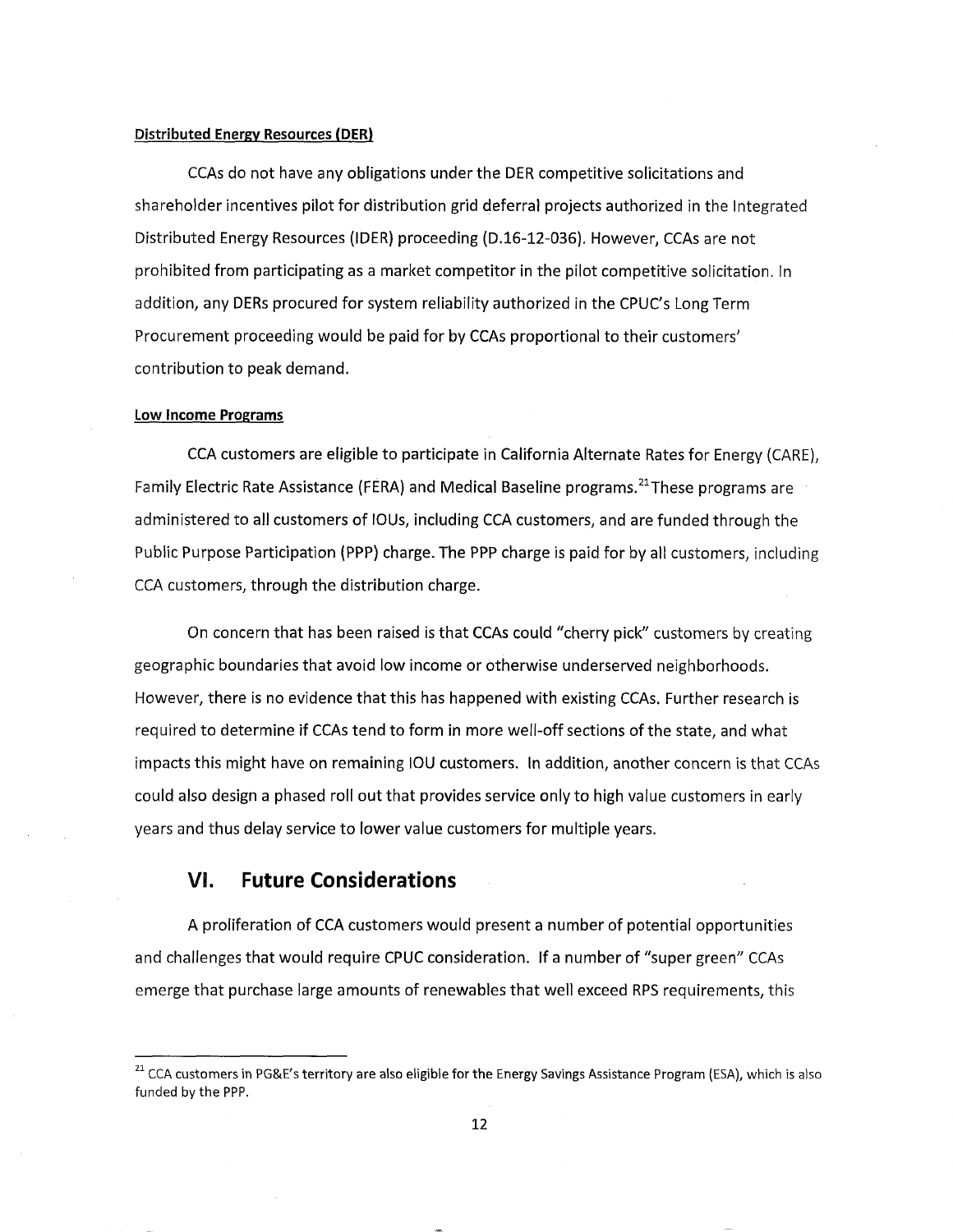could greatly assist California in achieving its carbon goals. Furthermore, an increase in CCAs would provide choices for a greater number of customers about where to get their electricity.

While most of the CCAs under consideration today focus on "out greening" the lOUs, they are only statutorily required to meet the minimum RPS standards; other clean energy programs do not necessarily apply to CCAs. Alternatively some communities may look at CCA formation as a means of competing with the lOUs solely on rates instead of competing to go beyond the state's clean energy requirements. Staff has not evaluated whether CCAs can both be more green than lOUs and also provide lower rates.

A large increase in CCA formation could also usher in significant changes to the role of lOUs in the electricity landscape. Even if CCA growth greatly diminishes the lOUs' role in procurement, the lOUs will still maintain responsibility for transmission, distribution and billing. This division of obligations between the CCA and the IOU creates a form of partnership, with responsibilities that are distinct but related, and at times interdependent. A future in which CCAs procure electricity for a significant portion  $-$  perhaps even the majority  $-$  of IOU customers would present a number of questions that the CPUC must consider, including whether the current short- and long-term approach to procurement would need to be revisited, who would ensure reliability, cost allocation for reliability procurement and what entity or entities would be the "provider of last resort."